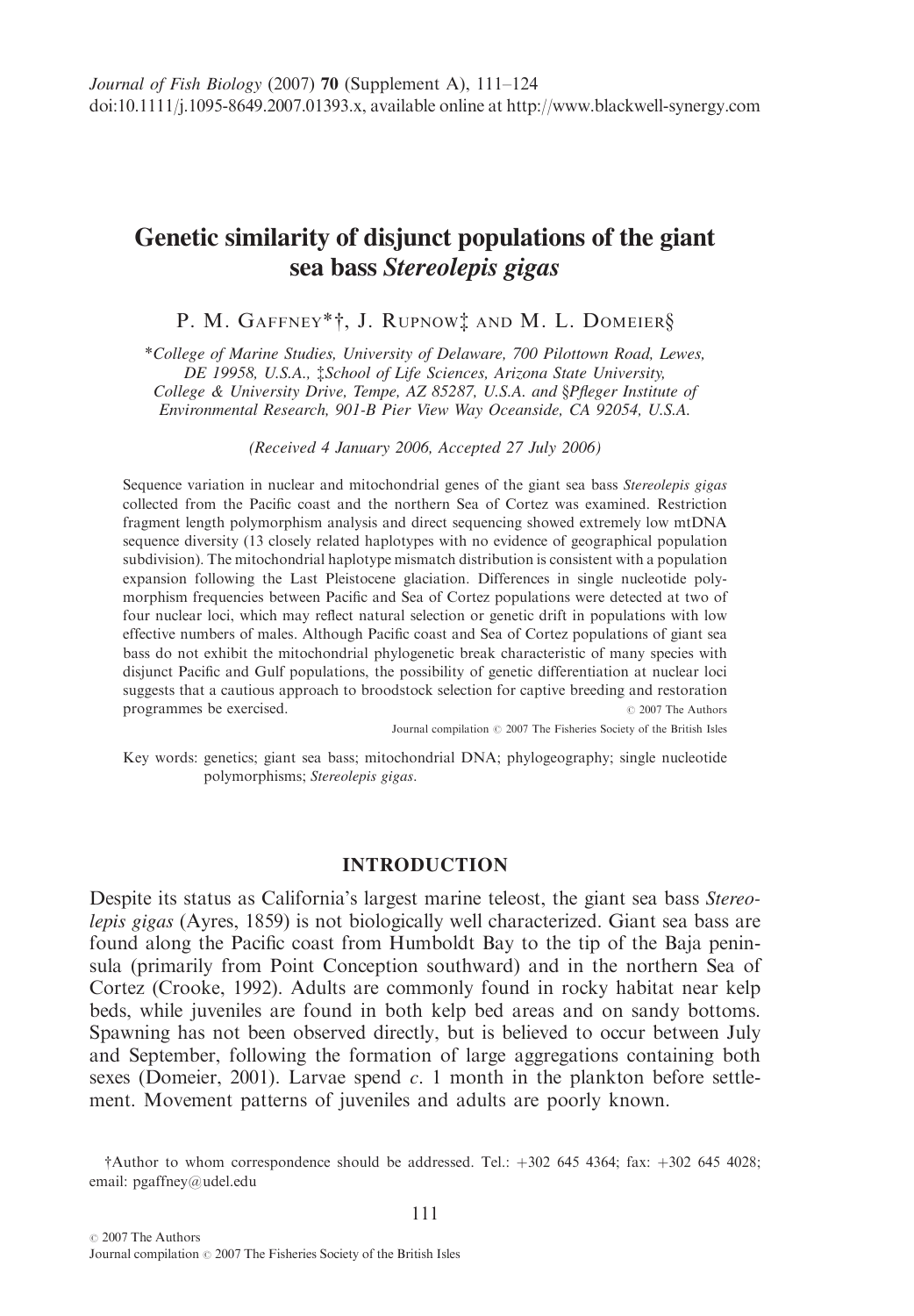Because giant sea bass grow slowly and mature at a relatively old age, they are susceptible to overfishing. As a consequence, they have suffered a serious decline in numbers and are considered to be critically endangered with extinction according to the International Union for the Conservation of Nature and Natural Resources (Baillie & Goombridge, 1996). Historical catch statistics for giant sea bass (Domeier, 2001) show commercial landings from U.S. waters peaking in 1932 near 91 000 kg before declining. Mexican waters were more productive (peaking at  $>363$  000 kg in 1932) and did not permanently sink <91 000 kg until 1964. Giant sea bass were also targeted by a few hookand-line anglers, and caught incidentally by gillnets set for halibut and white sea bass.

Recreational landings, reported in numbers of fish rather than pounds, show a similar trend of peaking and permanent declining. The peak in California landings occurred in 1963, while Mexican landings peaked in 1973. That these recreational fisheries peaked after the commercial fishery is due to the later development of the recreational fishery rather than a reflection of the giant sea bass population. Commercial and sport fishing for this species were banned in California in 1982 but there are no restrictions on fishing this species in Mexico, and recreational and commercial fishing continues.

Captive giant sea bass have been successfully spawned and the resulting larvae were reared through settlement (Shane et al., 1996). Captive breeding programmes aimed at restoration of natural populations must take into account the geographical distribution of genetic diversity when selecting broodstock. In the case of giant sea bass, which is found in both the Pacific coast (primarily from Point Conception, U.S.A. to south of Bahia Magdalena, Mexico) and the northern Sea of Cortez, it is possible that significant genetic differentiation might exist between Pacific and Sea of Cortez populations (Bernardi et al., 2003), if the latter came into existence *via* an mid-peninsular seaway during the Middle Pleistocene (Walker, 1960; Riddle et al., 2000). Alternatively, these disjunct populations may be genetically similar if gene flow is occasionally facilitated by deep-water migration of adults, as suggested for giant sea bass (Walker, 1960). Therefore, patterns of genetic variation in both mitochondrial and nuclear genes were assessed in S. gigas from both the Pacific coast and the northern Sea of Cortez to determine the level of genetic variability in this species and the extent of differentiation between Pacific and Sea of Cortez populations.

# MATERIALS AND METHODS

# SAMPLE COLLECTION AND PROCESSING

Tissue samples (skeletal muscle or fin clips) were taken from 56 specimens of S. gigas collected from the Pacific coast and the northern Sea of Cortez (Table I and Fig. 1). Samples were stored in 70–95% ethanol prior to extraction. DNA was extracted from tissue samples using DNA easy kits (Qiagen, Valencia, CA, USA). Restriction enzyme digests were conducted according to the manufacturer's instructions (New England Biolabs, Beverly, MA, USA; MBI Fermentas, Hanover, MD, USA). Automated DNA sequencing was performed in a Spectrumedix SC2410 capillary sequencer using ABI Big Dye 3.1 chemistry. Sequences were deposited in GenBank (accession numbers DQ336168–DQ336173).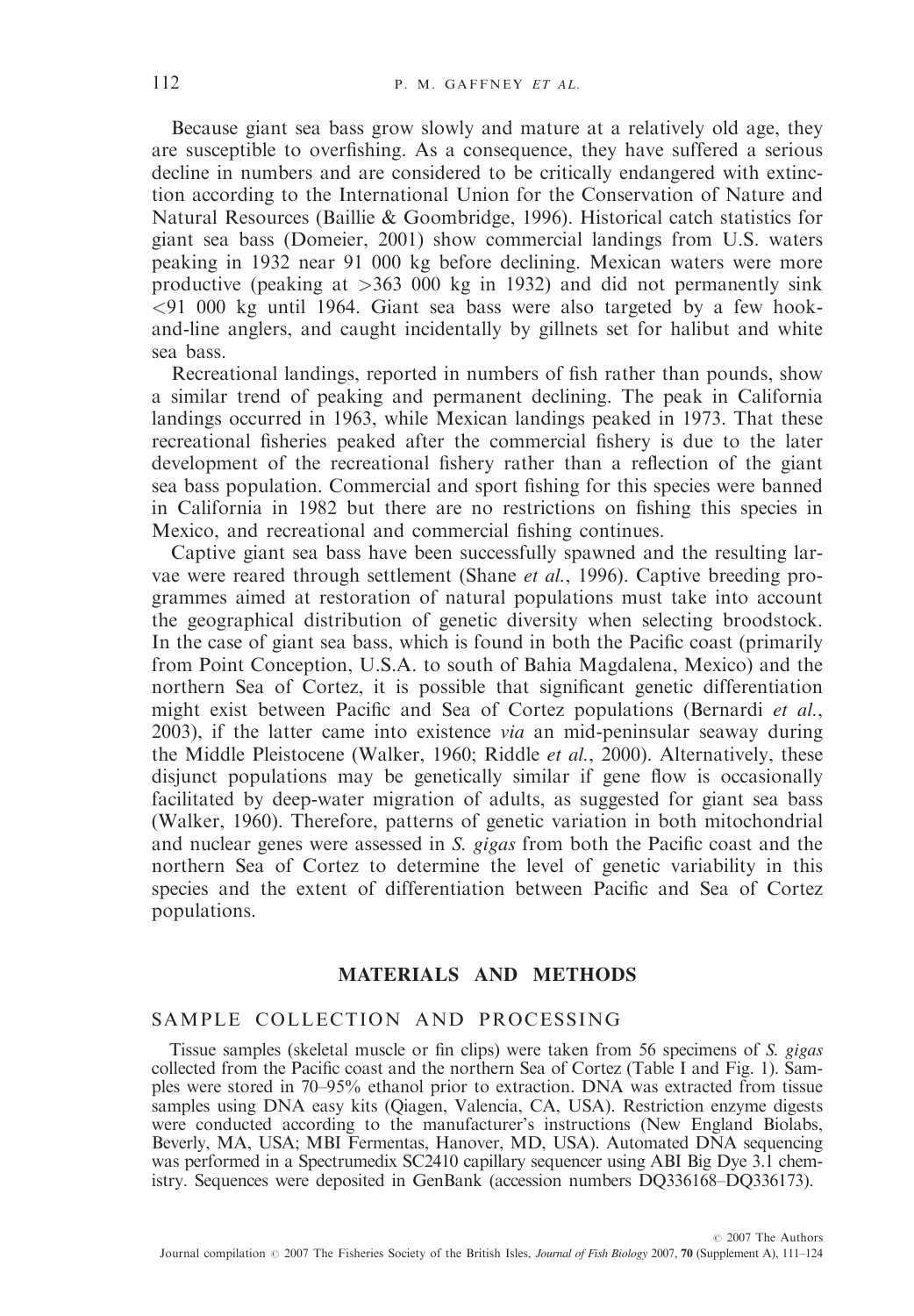| Location                       | Number of individuals |
|--------------------------------|-----------------------|
| Pacific coast                  |                       |
| Palos Verdes                   |                       |
| Catalina Island                |                       |
| Oceanside                      | 26                    |
| Santa Rosalia, Baja California |                       |
| Sea of Cortez                  |                       |

TABLE I. Stereolepis gigas collections

# MITOCHONDRIAL DNA

Universal primers were used for polymerase chain reaction (PCR) amplification of mitochondrial fragments, including  $(1)$  a c. 1.2 kb fragment containing the 3' end of the  $tRNA-Met$  gene and the  $5'$  end of the nicotinamide adenine dinucleotide  $(NAD)$ dehydrogenase subunit 2 (ND2) gene, (2) a c. 14 kb fragment containing the control region (D-loop) and part of the small subunit (12S) rRNA gene, (3) a c. 0.7 kb fragment of the cytochrome oxidase subunit I gene (COI), (4) a c. 22 kb fragment spanning several genes (tRNA-Gly/ND3/tRNA-Arg/ND4L/ND4/tRNA-His) and a c. 1.6 kb fragment containing part of the mitochondrial cytochrome oxidase  $\acute{b}$  gene, two tRNA genes and part of the control region (Table II).



FIG. 1. Approximate locations of collection sites for Stereolepis gigas.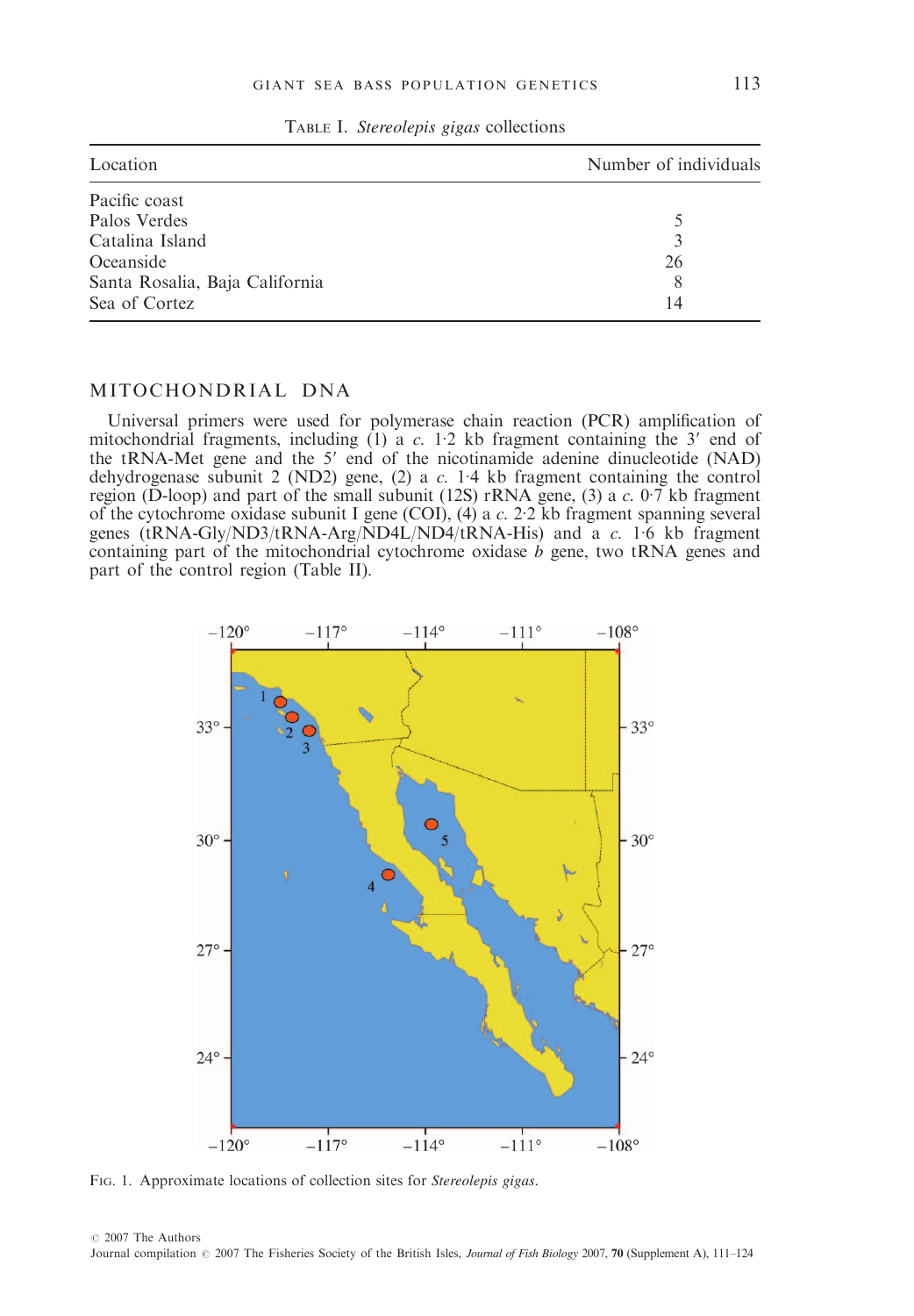| Region              | Primer sequences                | References                 |  |  |
|---------------------|---------------------------------|----------------------------|--|--|
| mtDNA               |                                 |                            |  |  |
| ND2                 | AAGCTATCGGGCCCATACCC            | Park <i>et al.</i> (1993); |  |  |
|                     | CCGCTTAGYGCTTTGAAGGC            | unpubl. data               |  |  |
| Control region      | AACTCTCACCCCTAGCTCCCAAAG        | Meyer et al. (1994),       |  |  |
|                     | <b>ATAGTGGGGTATCTAATCCCAGTT</b> | Palumbi et al. (1991)      |  |  |
| <b>COI</b>          | CCTGCAGGAGGAGGAGAYCC            | Palumbi et al. (1991)      |  |  |
|                     | AGTATAAGCGTCTGGGTAGTC           |                            |  |  |
| Cyt $b/D$ -loop     | CATCCAACATCTCAGCATGATGAAA       | Palumbi et al. (1991),     |  |  |
|                     | <b>CCTGAAGTAGGAACCAGATG</b>     | Meyer et al. (1994)        |  |  |
| ND3/4               | <b>GTACACGTGACTTCCAATCA</b>     | Park et al. (1993)         |  |  |
|                     | <b>AGAATCACAATCTAATGTTT</b>     |                            |  |  |
| Nuclear             |                                 |                            |  |  |
| Calmodulin intron 4 | CTGACCATGATGGCCAGAAA            | Chow (1988)                |  |  |
|                     | <b>GTTAGCTTCTCCCCCAGGTT</b>     |                            |  |  |
| G6PD intron 4       | GAGCAGACGTATTTTGTGGG            | Chow & Nakadate (2004)     |  |  |
|                     | GCCAGGTAGAAGAGGCGGTT            |                            |  |  |
| LDH-A intron 1      | GCAGGAACAAGGTGACGGTGGT          | Unpubl. data               |  |  |
|                     | GATCCGTGCTGCAGGTCCATGAC         |                            |  |  |
| Rhodopsin           | CNTATGAATAYCCTCAGTACTACC        | Chen <i>et al.</i> (2003)  |  |  |
|                     | TGCTTGTTCATGCAGATGTAGA          |                            |  |  |
| RPS7 intron 2       | AGCGCCAAAATAGTGAAGCC            | Chow & Hazama $(1998)$     |  |  |
|                     | <b>GCCTTCAGGTCAGAGTTCAT</b>     |                            |  |  |

TABLE II. PCR primers used to amplify mitochondrial and nuclear genes in *Stereolepis gigas* 

All primers are presented in  $5' \rightarrow 3'$  orientation.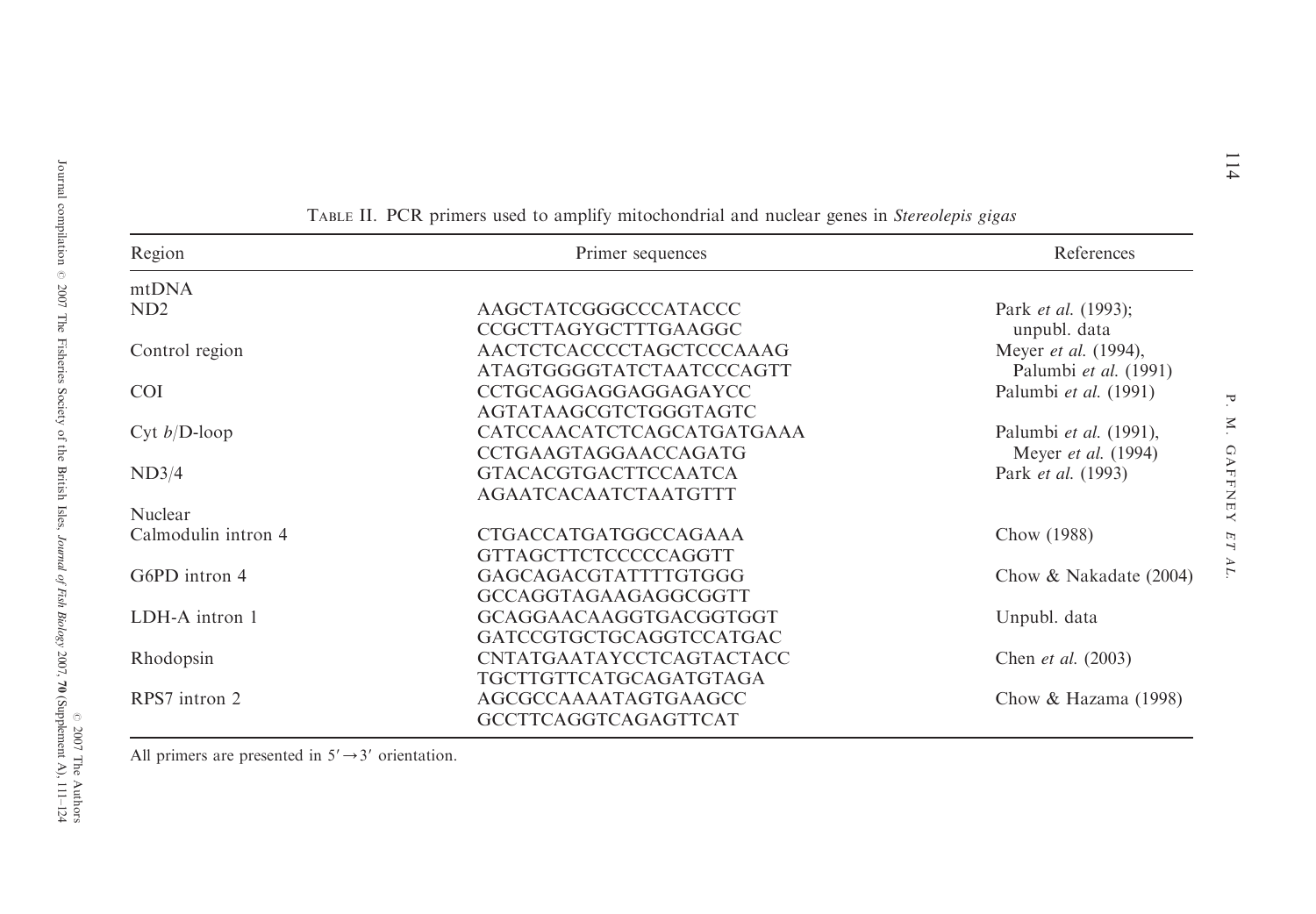For four of the five mitochondrial amplicons, panels of 16–24 individuals were screened with a battery of restriction enzymes, with digestions performed as specified by the manufacturer (New England Biolabs) in 20  $\mu$  reactions containing 5 units of enzyme per reaction. Digestions were incubated for a minimum of 5 h before being stopped with loading dye (20% Ficoll 400, 0.1 M Na<sub>2</sub>EDTA, pH 8, 1% sodium dodecyl sulphate,  $0.25\%$  bromophenol blue and  $0.25\%$  orange G). Digests were run on 2% agarose gels, stained with ethidium bromide and viewed with an ultraviolet transilluminator. The control region amplicon was screened with 15 restriction enzymes (AccI, AluI, AvaII, BamHI, BfaI, DdeI, DpnII, HaeIII, HhaI, HpaII, MseI, MspI, NlaIII, RsaI and Sau96I), the COI amplicon was screened with 16 restriction enzymes (AluI, Alw26I, AvaII, BfaI, BsrI, DpnII, HaeIII, HhaI, HinfI, HpaII, MseI, NlaIII, RsaI, Sau96I, TaqI and  $Tsp509I$ ) and the cyt  $b/D$ -loop amplicon was screened with 15 restriction enzymes (AluI, Alw26I, BamHI, BsrI, DpnII, FspI, HaeIII, HhaI, HinfI, HpaII, MseI, NlaIII, RsaI, TaqI and Tsp509I), while the ND3/4 amplicon was screened with only two restriction enzymes (AluI and DpnII).

In addition to restriction fragment length polymorphism (RFLP) analysis, two mitochondrial amplicons (ND2 and control region) from 53 individuals were directly sequenced. For the ND2 amplicon, only the forward PCR primer proved suitable as a sequencing primer, generating  $739$  bp of sequence, including the  $3'$  terminus of  $tRN\AA$ -Met (25 bp) and 714 bp of ND2 coding sequence. For the control region, sequence data were obtained for a 1351 bp fragment (GenBank DQ336169) spanning the 3' end of tRNA-Pro (21 bp), the D-loop (846 bp), tRNA-Phe and the  $5'$  end of the small subunit rRNA gene (416 bp).

#### NUCLEAR DNA

Five nuclear regions were amplified using generic primers as presented in Table II: calmodulin intron 4, lactate dehydrogenase A intron 1 (LDH), glucose 6 phosphate dehydrogenase intron 4 (G6PD), rhodopsin (Rh) and ribosomal protein (RP) S7 intron 2.

### STATISTICAL ANALYSES

Statistical analyses of genetic data were conducted using a number of software programmes. For nuclear genes containing more than one polymorphic nucleotide position, haplotypes were inferred using PHASE 2.1 (Stephens et al., 2001; Stephens & Donnelly,  $2003$ ). All probabilities for phase assignments were  $>0.95$ , except for three cases (G6PD for the one Sea of Cortez individual and LDH for the two Pacific coast individuals), which were classified as haplotype unknown. Exact tests of fit to Hardy– Weinberg expectations (HWE) were performed using the Markov chain of Guo & Thompson (1992), implemented by the programme GENEPOP 3.4 (http://wbiomed. curtin.edu.au/genepop/index.html). This programme was also used to calculate heterozygote deficiencies/excesses as measured by  $F_{1S}$  as formulated by Weir & Cockerham (1984), and to estimate the number of migrants between populations using the private allele method of Barton & Slatkin (1986).

Arlequin 3.01 (Excoffier *et al.*, 2005) was used for analyses of population structure, including the analysis of molecular variance (AMOVA), inference of demographic history and the estimation of migration between populations using mitochondrial sequence data. StatXact 4.0.1 (Cytel) provided exact  $R \times C$  tests for comparison of allelic frequencies. DnaSP 4.10.4 (Rozas et al., 2003) was used to perform tests of neutrality (Tajima's  $D$ ) and to analyse mismatch distributions (Slatkin & Hudson, 1991; Rogers & Harpending, 1992) for the inference of demographic history from mtDNA data. Relationships among mitochondrial haplotypes were depicted by a median-joining network (Bandelt et al., 1999) calculated using NETWORK 4.1.1.1 (www.fluxusengineering.com).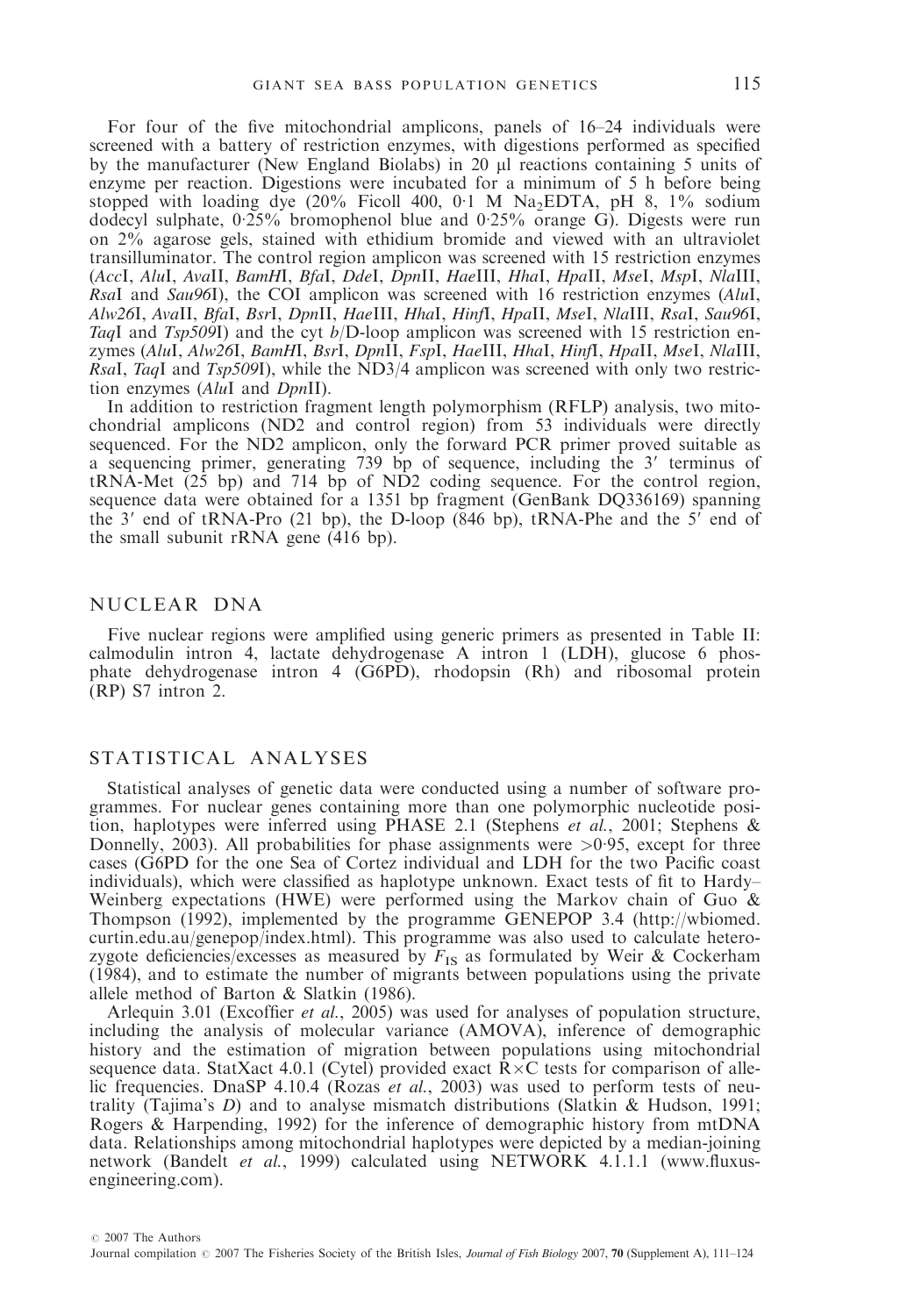# **RESULTS**

# MITOCHONDRIAL DNA

Restriction digest analyses revealed no polymorphisms in the COI amplicon (screened with 16 enzymes), the control region amplicon (screened with 15 enzymes), the cyt  $b/D$ -loop amplicon (screened with 15 enzymes) or the ND3/4 amplicon (screened with two enzymes). Direct sequencing of the ND2 amplicon (739 bp, GenBank DQ336172) revealed three variable sites; two were synonymous third-position transitions and one was a transition causing a conservative amino acid replacement  $(Aa \rightarrow Thr)$  in three individuals from California. Direct sequencing of the control region amplicon (1351 bp, GenBank DQ336169) revealed seven-variable nucleotide positions (six transitions, one transversion): four in the D-loop, one in the tRNA-Phe gene and two in the 12S rRNA gene.

Sequence data for the two mitochondrial regions were concatenated to yield a 2090 bp composite sequence, which exhibited 13 haplotypes in the 53 individuals sequenced. Of these, four (C, F, H and I) were common and were found in both the Pacific and the Sea of Cortez samples (Table III). The haplotype median-joining network shows little evidence of phylogeographic structure (Fig. 2). This is reflected in the AMOVA analysis: the comparison of the Pacific v. the Sea of Cortez samples showed  $F_{ST} = 0$ , with 100% variation occurring within subpopulations, i.e. haplotypes drawn randomly from the two regions were on average as similar to each other as haplotypes drawn from the same region. Overall sequence diversity was extremely low  $(0.00086$  in the Pacific sample and  $0.0010$  in the Sea of Cortez sample), despite the inclusion of the entire D-loop region, which for most vertebrates is the most variable segment of the mitochondrial genome.

Because the Pacific and the Sea of Cortez samples showed homogeneity of mitochondrial haplotype frequencies, they were pooled for subsequent analyses. The observed frequency distribution of haplotypes was consistent with a historical population expansion, as shown by a negative (but not significant) value of Tajima's (1989) D (-0.64) and a significant value of Fu's (1997)  $F_s$  statistic  $(-4.83, P = 0.015)$ . Fu's F<sub>s</sub> test is more powerful for detecting population

|                                | A | B             | $\mathbb{C}$  | D E F G |   | Н |               | $\mathbf{J}$ | K | M |
|--------------------------------|---|---------------|---------------|---------|---|---|---------------|--------------|---|---|
| Pacific coast                  |   |               |               |         |   |   |               |              |   |   |
| Palos Verdes                   |   |               |               |         |   |   |               |              |   |   |
| Santa Catalina Island          |   |               |               |         |   |   | $\mathcal{L}$ |              |   |   |
| Oceanside                      |   | $\mathcal{D}$ | $\mathcal{E}$ |         | 6 | 5 |               |              |   |   |
| Santa Rosalia,<br>Pacific Baja |   |               |               |         |   | 3 |               |              |   |   |
| Sea of Cortez                  |   |               |               |         |   |   |               |              |   |   |
| Northern Gulf<br>of California |   |               |               |         |   |   |               |              |   |   |

TABLE III. Geographical distribution of mitochondrial haplotypes in Stereolepis gigas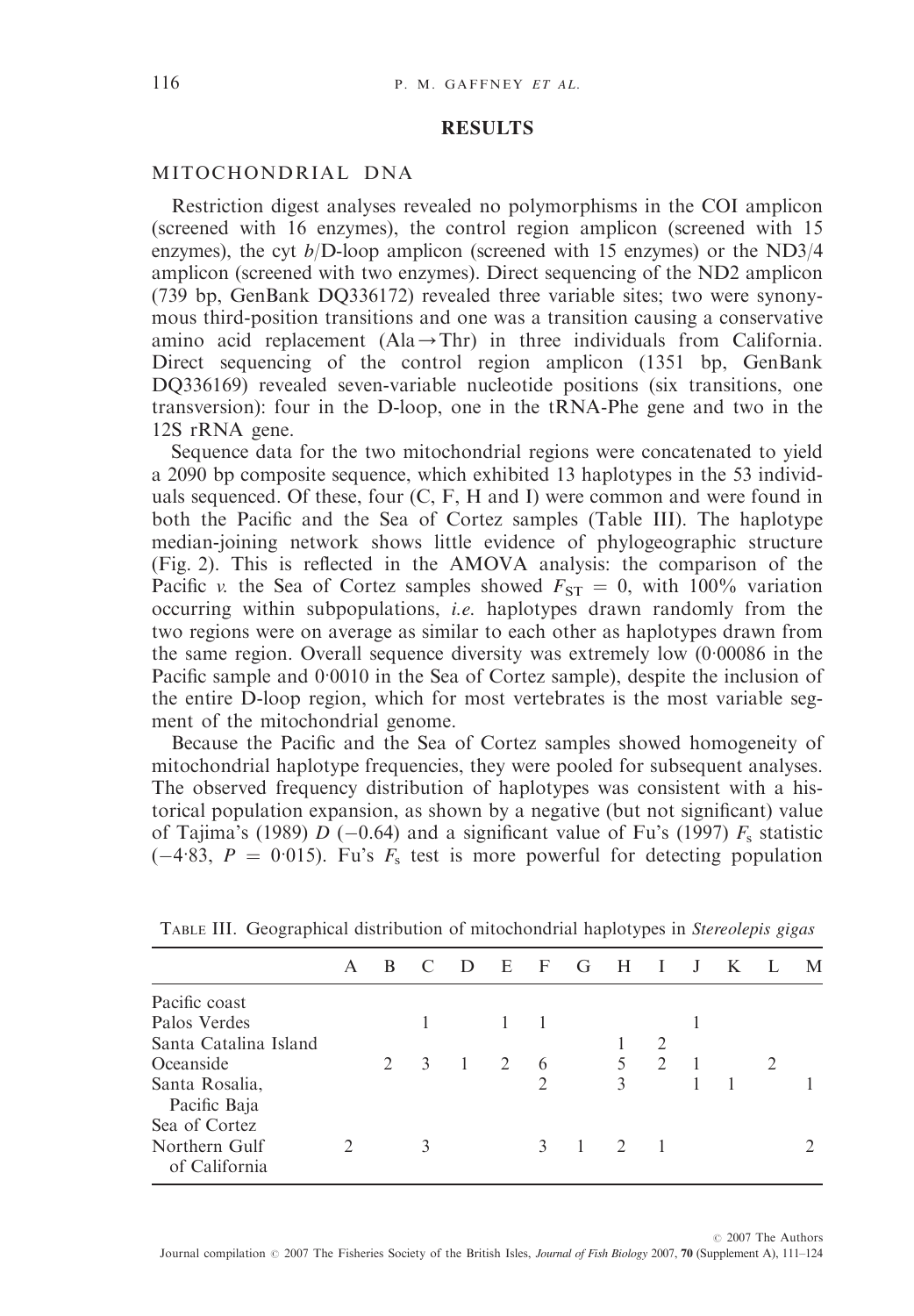

FIG. 2. Median-joining network depicting genealogical relationships among 13 mitochondrial DNA haplotypes in Stereolepis gigas. Size of circle is approximately scaled to haplotype frequency. Black, Pacific coast; white, northern Gulf of California.

expansion and selective sweeps (removal of linked neutral variants during the fixation of a selectively advantageous mutation) than that of Tajima's D (Ramos-Onsins & Rozas, 2002). Historical population growth is also indicated by unimodal wave of the mismatch distribution for mitochondrial sequences (Fig. 3).



FIG. 3. Observed mitochondrial DNA haplotype mismatch distribution ( $\Box$ ) and theoretical cures for an historical population expansion  $( \cdot \cdot \cdot )$  and for constant population size  $($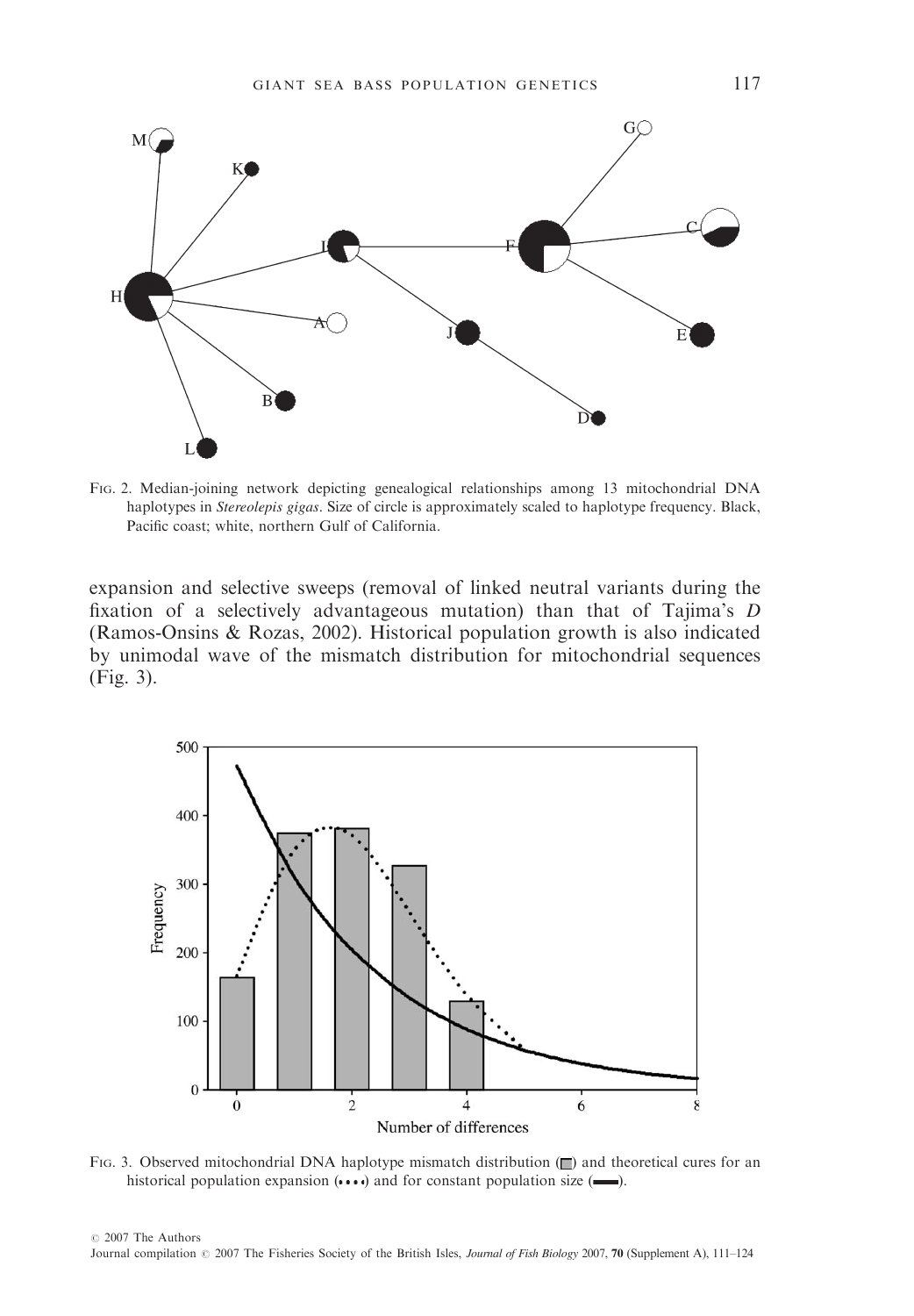# NUCLEAR GENES

#### Calmodulin

The calmodulin primers amplified a 421 bp product. PCR products directly sequenced with the forward primer exhibited poor quality (multiple overlapping peaks) in the region corresponding to nucleotides 1–231, after which clean sequence was obtained. Conversely, products sequenced with the reverse primer showed clear traces from positions 1–188 only. Alignment of the high-quality portions showed no polymorphism in 33 individuals sequenced. To obtain less ambiguous sequence data for the amplicon, multiple clones (total  $n = 18$ ) were sequenced from four individuals. Amplicons were cloned using the TOPO TA Cloning Kit (Invitrogen, Carlsbad, CA, USA) and sequenced using T3 and T7 primers. Of the cloned sequences, 13 were identical and matched the sequence obtained by direct cycle sequencing. Each of the remaining five clones differed from the consensus sequence at a different nucleotide. These variants may represent Taq polymerase error, or the amplification of very similar paralogues, or both. In support of the latter possibility, it is noteworthy that the calmodulin gene in the pufferfish Tetraodon nigroviridis Marion de Proce, 1822, most similar to that of S. gigas, has two chromosomal copies (GSTENT00014816001 and GSTENT00018439001) at the Tetraodon Genome Browser (http://www.genoscope. cns.fr/externe/tetranew/), which show 100% nucleotide identity over the region examined in S. gigas. The low-level co-amplification of a second nearly identical locus may have been responsible for the substandard quality of the cycle sequence data. This locus was not included in the data analysis.

# G6PD intron 4

Direct sequencing of the G6PD amplicon from 50 specimens revealed three intronic polymorphisms, a G/T transversion at position 557 and two C/T polymorphisms at nucleotides 629 and 924 of GenBank DQ336170. For some chromatograms, single nucleotide polymorphism (SNP) 557 was difficult to score, so this polymorphism was scored by digesting the amplicon with PvuII. RFLP profiles were consistent with the original chromatogram interpretation for 18 of 20 individuals; the two discrepancies were G/T heterozygotes originally scored as T/T homozygotes.

Individual SNPs exhibited similar frequencies in the Pacific and the Sea of Cortez samples, with HWE proportions in both (Table IV). Phase inference yielded four haplotypes (GCC, GCT, TCC and TTC), which showed similar frequencies in the Pacific and in the Sea of Cortez samples, with HWE proportions in both (Table V).

# LDH-A intron 1

The LDH amplicon was sequenced in both directions with the original PCR primers to yield 739 bp of sequence data (686 bp intron, 53 bp exon; GenBank DQ336171). Sequences were obtained from 53 specimens, revealing three intronic polymorphisms at nucleotide positions 127  $(A/G)$ , 388  $(C/T)$  and 467 (A/G) and four inferred haplotypes (ACA, GCA, GCG and GTG).

Two of three SNP loci exhibited frequency differences between Pacific and Sea of Cortez samples; one of these (LDH388,  $P = 0.002$ ) was significant after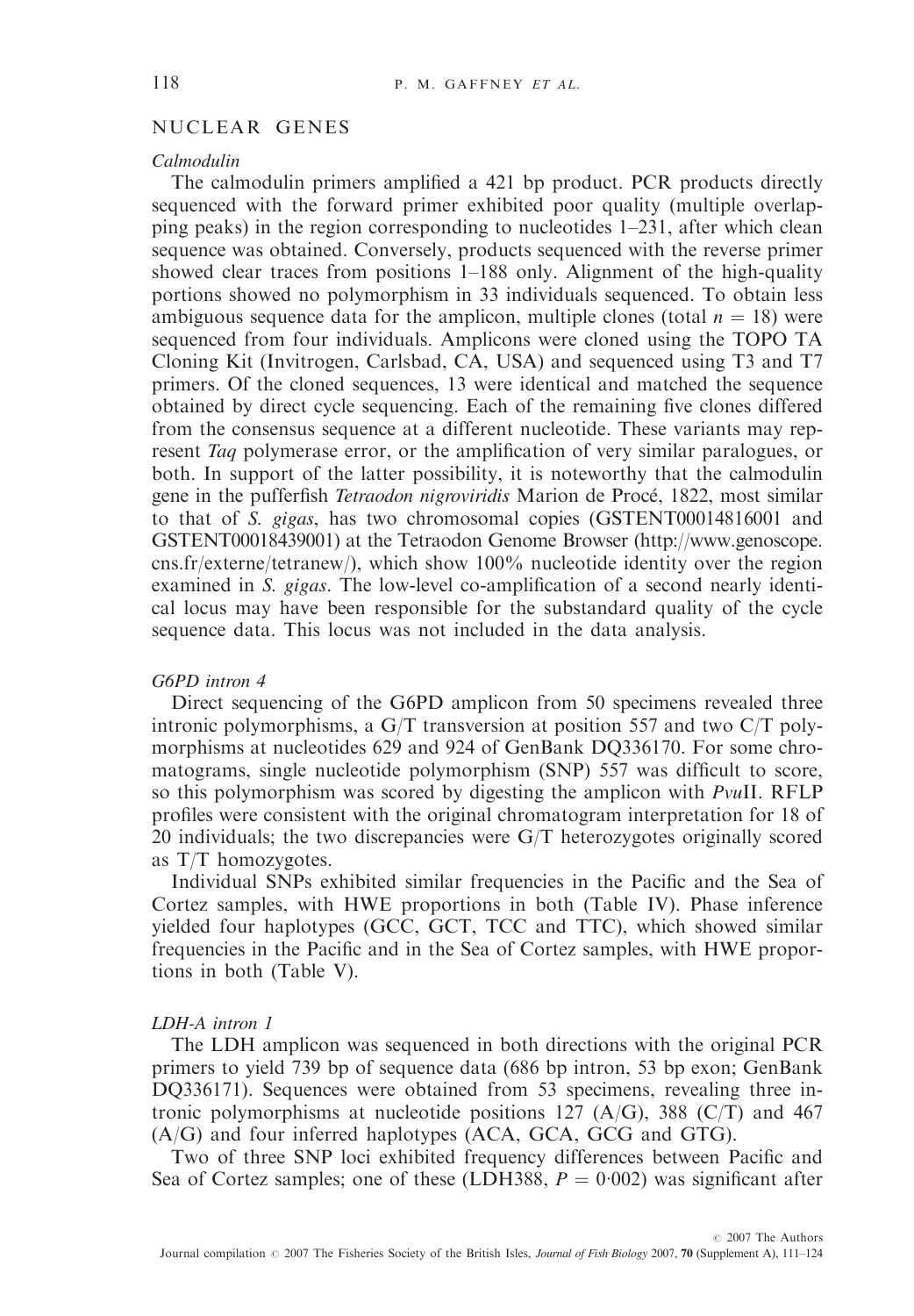| Amplicon   | <b>SNP</b>   | Pacific coast | Sea of Cortez | Combined | P(Diff)           |
|------------|--------------|---------------|---------------|----------|-------------------|
| G6PD       | 557:G        | 0.750         | 0.850         | 0.770    | 0.554             |
|            | $F_{\rm IS}$ | 0.212         | 0.640         | 0.275    |                   |
|            | P(HWE)       | 0.218         | 0.162         | 0.099    |                   |
|            | 629:C        | 0.763         | 0.900         | 0.790    | 0.229             |
|            | $F_{\rm IS}$ | 0.115         | $-0.059$      | 0.106    |                   |
|            | P(HWE)       | 0.657         | 1.000         | 0.419    |                   |
|            | 924:C        | 0.975         | 0.900         | 0.960    | 0.178             |
|            | $F_{\rm IS}$ | $-0.013$      | $-0.059$      | $-0.032$ |                   |
|            | P(HWE)       | 1.000         | 1.000         | 1.000    |                   |
| <b>LDH</b> | 127:G        | 0.814         | 0.800         | 0.811    | 1.00              |
|            | $F_{\rm IS}$ | $-0.217$      | $-0.200$      | $-0.223$ |                   |
|            | P(HWE)       | 0.311         | 1.000         | 0.177    |                   |
|            | 388:C        | 0.933         | 0.650         | 0.882    | $0.002*$          |
|            | $F_{\rm IS}$ | 0.296         | 0.386         | 0.397    |                   |
|            | P(HWE)       | 0.175         | 0.144         | 0.017    |                   |
|            | 467: A       | 0.900         | 0.650         | 0.855    | $0.009^{\dagger}$ |
|            | $F_{\rm IS}$ | 0.147         | 0.386         | 0.277    |                   |
|            | P(HWE)       | 0.390         | 0.137         | 0.068    |                   |
| Rhodopsin  | 146:A        | 1.00          | 0.900         | 0.982    | 0.031             |
|            | $F_{\rm IS}$ | NA            | $-0.059$      | $-0.009$ |                   |
|            | P(HWE)       | NA            | 1.000         | 1.000    |                   |
| RPS7       | 525:C        | 0.944         | 0.900         | 0.954    | 0.610             |
|            | $F_{\rm IS}$ | $-0.035$      | 0.000         | $-0.039$ |                   |
|            | P(HWE)       | $1.000$       | 1.000         | $1.000$  |                   |

TABLE IV. Allelic frequencies at individual SNP loci

P(HWE), exact test probability of fit to HWE; P(Diff), exact probability of difference in allele frequencies between Pacific and Sea of Cortez populations.

\*Significant after sequential Bonferroni correction with tablewide  $\alpha = 0.07$ .

<sup>†</sup>Significant after sequential Bonferroni correction with tablewide  $\alpha = 0.05$ .

 $NA = Not applicable.$ 

sequential Bonferroni correction, while the other (LDH467,  $P = 0.009$ ) was nearly so (Table IV). Differences in inferred haplotype frequencies were nearly significant ( $P = 0.071$ ).

# Rhodopsin

Sequence data (GenBank DQ336173) were obtained for 813 bp of intronless coding sequence yielding 271 amino acids corresponding to residues 34–304 of the Rh gene from mullet (CAA77248). Sequences from 55 individuals showed almost no variation, except for the two Sea of Cortez individuals heterozygous (A/C) at nucleotide position 146, a synonymous transition. The rare C allele differs significantly in frequency between samples from the Pacific and the Sea of Cortez ( $q = 0$  v.10%, Fisher's exact test  $P = 0.031$ ).

#### Ribosomal protein S7 intron 2

The RPS7 amplicon was sequenced in both directions with the original PCR primers to yield 716 bp of sequence (42 bp exon, 684 bp intron; GenBank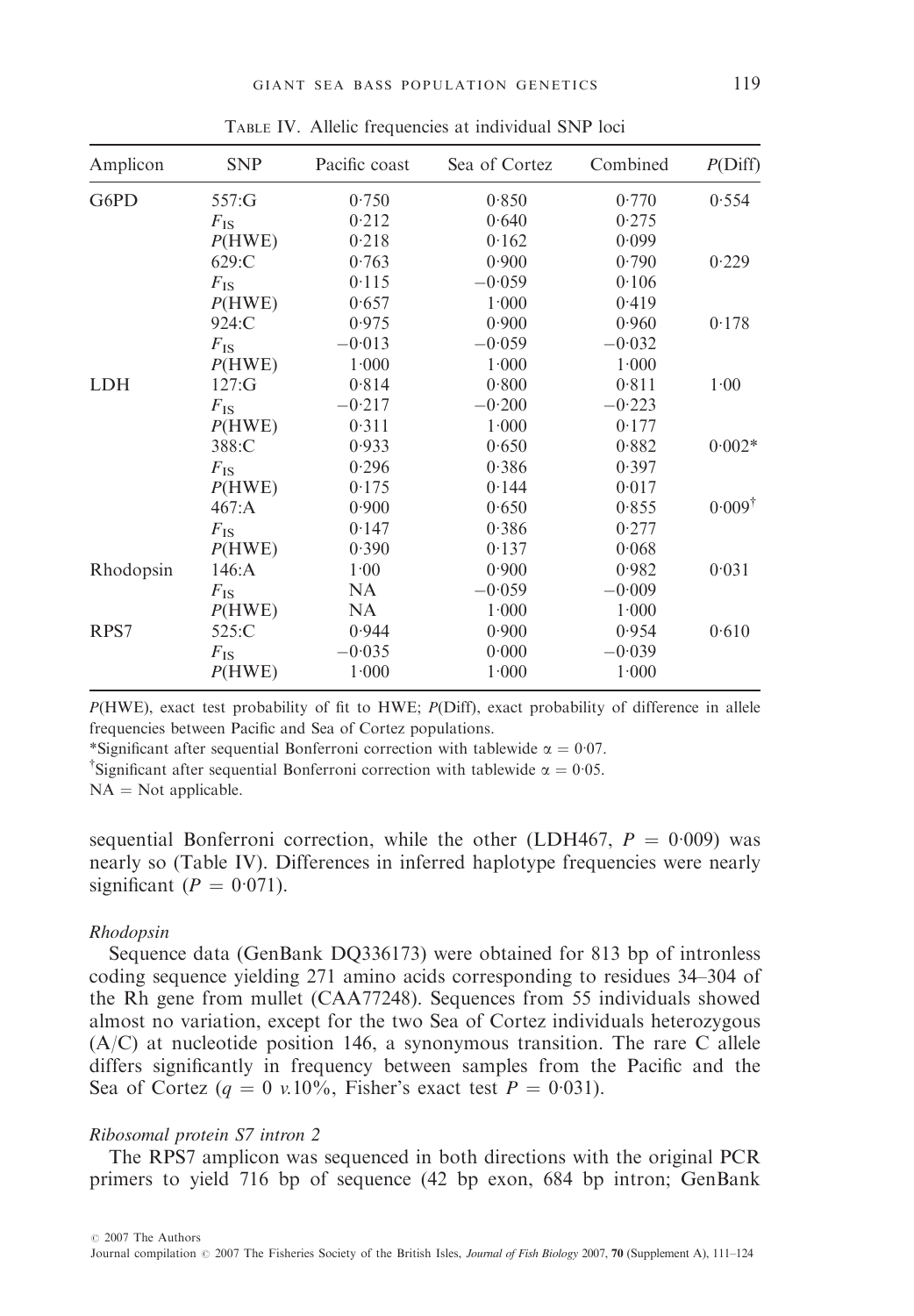| Locus | Haplotype        | Sea of Cortez | Pacific coast | Combined | P(Diff) |  |
|-------|------------------|---------------|---------------|----------|---------|--|
| G6PD  | <b>GCC</b>       | 0.900         | 0.718         | 0.755    | 0.262   |  |
|       | <b>GCT</b>       | 0.050         | 0.026         | 0.031    |         |  |
|       | <b>TCC</b>       | 0.000         | 0.013         | 0.010    |         |  |
|       | <b>TTC</b>       | 0.050         | 0.244         | 0.204    |         |  |
|       | $\boldsymbol{n}$ | 10            | 39            | 49       |         |  |
|       | $F_{\rm IS}$     | $-0.029$      | 0.107         | 0.114    |         |  |
|       | P(HWE)           | 1.00          | 0.291         | 0.222    |         |  |
| LDH-A | <b>ACA</b>       | 0.250         | 0.079         | 0.125    | 0.071   |  |
|       | <b>GCA</b>       | 0.071         | 0.013         | 0.029    |         |  |
|       | GCG              | 0.536         | 0.724         | 0.673    |         |  |
|       | <b>GTG</b>       | 0.143         | 0.184         | 0.173    |         |  |
|       | $\boldsymbol{n}$ | 14            | 38            | 52       |         |  |
|       | $F_{\rm IS}$     | 0.347         | $-0.013$      | 0.126    |         |  |
|       | P(HWE)           | 0.529         | 0.132         | 0.020    |         |  |

TABLE V. Inferred haplotype frequencies for two nuclear loci in Stereolepis gigas

P(HWE), exact test probability of fit to HWE; P(Diff), exact probability of difference in haplotype frequencies between Pacific and Sea of Cortez populations.

DQ336168). A single C/G intronic polymorphism was detected at position 525. Digestion of the amplicon with HincII confirmed the genotypes inferred from sequence chromatograms. The frequency of the G allele was similar in the Pacific and in the Sea of Cortez samples, with no departures from HWE observed.

#### Multilocus analyses

For the combined nuclear data set, AMOVA showed negligible differentiation between Pacific and Sea of Cortez populations, when inferred haplotypes or individual SNPs were analysed ( $F_{ST} = 0.00016$  and 0, respectively), with virtually all variation occurring within populations (9998 and 100%, respectively). However, the probability of genic differentiation across loci (probabilities from individual tests combined by Fisher's method) was nearly significant when the set of eight SNPs was considered ( $P = 0.063$ ), or when the four genes were considered ( $P = 0.0734$ ). The number of migrants (Nm) per generation between Pacific and Gulf populations estimated by the private allele method of Barton & Slatkin (1986) was likewise low for both the SNP data set (Nm  $=$ 1.09) and the four genes ( $Nm = 4.36$ ). These estimates are clearly different from  $Nm = \infty$  estimated from the mitochondrial sequence data using the approach of Slatkin (1995).

### DISCUSSION

Two features emerged from both RFLP and direct sequence analysis of mitochondrial and nuclear genes in S. gigas: extremely low sequence diversity and the lack of clear genetic differentiation between Pacific and Sea of Cortez populations. Stereolepis gigas is one of a number of marine fishes that are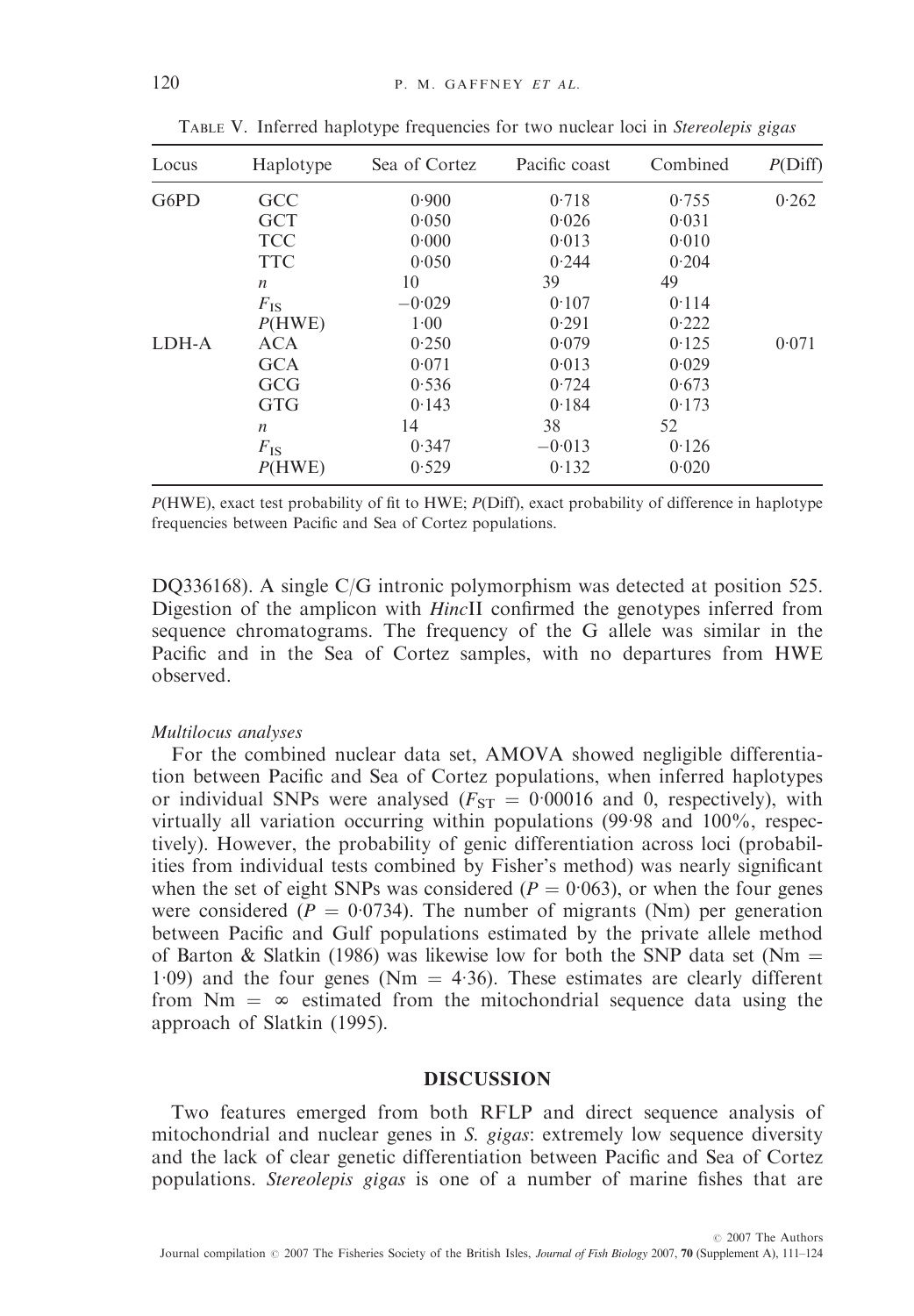found in the northern Sea of Cortez and in the northern Pacific coast of the Baja California peninsula, but are rare or absent in the warmer waters of the southern peninsula (Walker, 1960; Bernardi et al., 2003). The latter authors examined mtDNA variation in 12 such species and found that eight displayed reciprocal monophyly and high genetic divergence between populations, consistent with ancient vicariant events separating the Gulf and Pacific populations. These species also showed genetic differentiation in Pacific coast populations north and south of Punta Eugenia, a phylogeographic boundary (Briggs, 1974; Terry et al., 2000). The remaining four species did not show a Pacific– Gulf break, suggesting high levels of current or recent gene flow. The giant sea bass falls into this latter category, with no indication of phylogeographic separation visible in mtDNA (Fig. 1). It seems probable that individual S. *gigas* may be able to circumnavigate the cape region frequently enough to prevent substantial genetic divergence, as Walker (1960) suggested.

For mtDNA, the pattern of low nucleotide diversity ( $\pi = 0.09\%$ ) and high haplotype diversity ( $h = 0.88$ ) places the giant sea bass in category 2 of Grant & Bowen (1998), typical of species that appear to have undergone a demographic expansion after a period of low effective population size. Another species in category 2, the red grouper Epinephelus morio (Valenciennes, 1828), is thought to have experienced a population bottleneck during the Late Pleistocene, followed by recovery to its present abundance (Richardson & Gold, 1997).

The mismatch distribution of mitochondrial haplotypes in S. gigas is smooth and unimodal (Fig. 2), consistent with historical population expansion and clearly different from the 'ragged' multimodal pattern expected from an equilibrium population of constant size (Rogers & Harpending, 1992). This is underscored by the significant result of Fu's  $F_s$  test, where the high negative value indicates an excess of rare haplotypes – a pattern associated with either historical population growth or a selective sweep (Fu, 1997). While the inference of a historical population expansion seems incompatible with the well-known recent decline in abundance of this species, it is probable that the genetic signature observed here reflects a more substantial earlier expansion event rather than the very recent  $(c, 10)$  generations) population decline. This counterintuitive pattern has also been noted in the coconut crab, which has experienced a dramatic decline in abundance over the past several 100 years (Lavery et al., 1996).

The time of the inferred expansion can be estimated by analysing the mismatch distribution to provide an estimate of  $\tau = 2 \mu t$  (where  $\mu$  is the mutation rate and t is the generation time in years), with confidence intervals (Schneider  $\&$ Excoffier, 1999). Using a generation time of  $t = 10$  years and a mutation rate of  $10^{-8}$  per nucleotide, the time of the population expansion may be estimated as c. 10 200 years ago, with 95% confidence limits of c. 5900 and 13 500 years. This suggests a population expansion following the end of the last glaciation in the eastern Pacific, c. 10 000–11 000 years ago, a scenario opposite to that suggested by Graham *et al.* (2003), in which populations of large fish such as S. gigas declined as expanses of Ice Age kelp forest gave way to sandy habitats.

In contrast to the picture of genetic uniformity among Pacific coast and Sea of Cortez populations presented by mtDNA, nuclear genes showed evidence of potential differentiation in two of the four genes examined (LDH-A and Rh).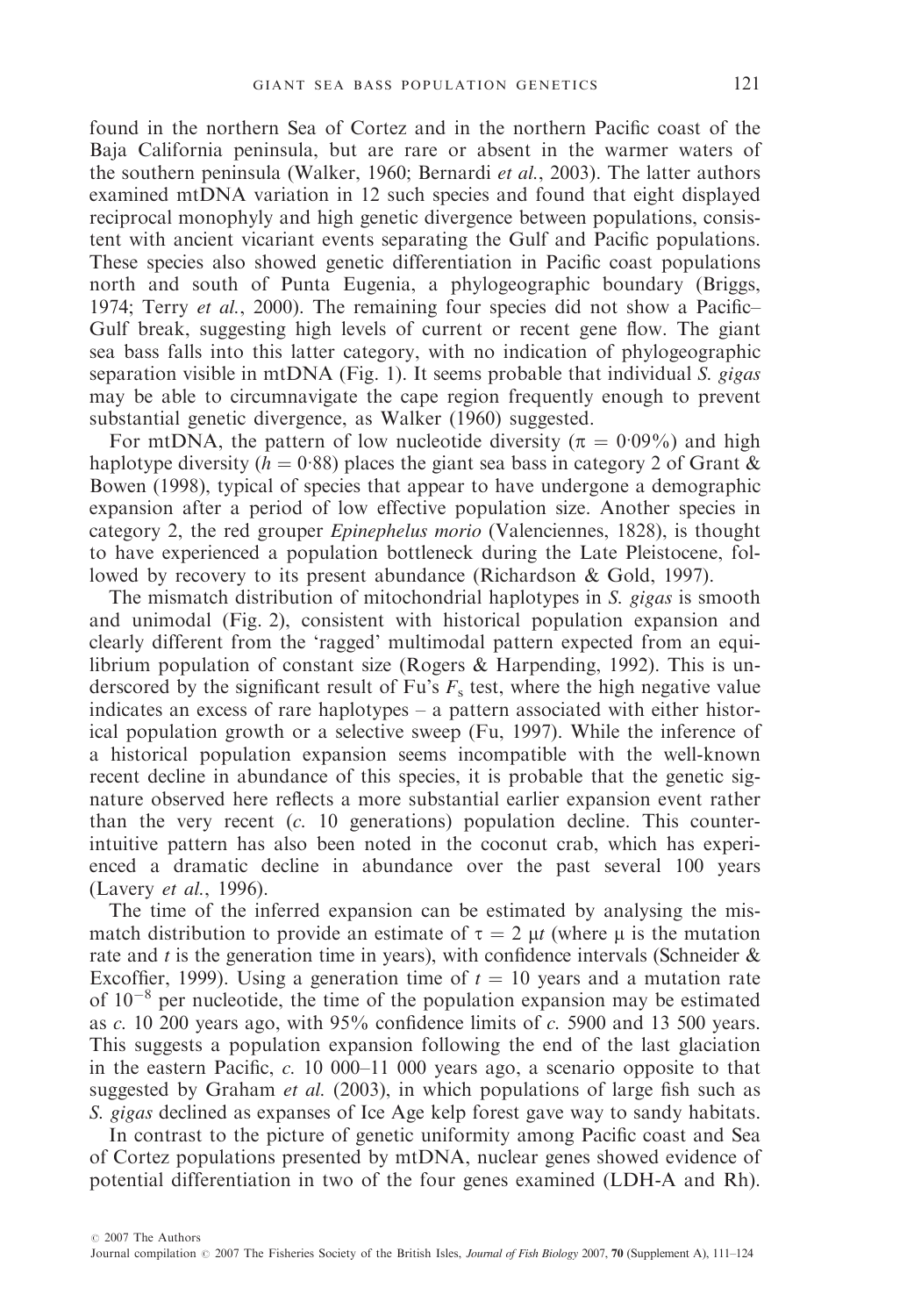The homogeneity of mtDNA haplotypes implies contemporary or recent gene flow, which should act to prevent differentiation at neutral nuclear loci. Explanations for this disparity include natural selection acting in the fact of gene flow and random genetic drift. In the first case, selected loci may show differences in allelic frequencies despite moderate gene flow. Random genetic drift, on the contrary, is generally expected to be more pronounced for mtDNA genes than for nuclear genes, since the effective population size for mitochondrial genes is one quarter that of nuclear genes in the ideal population. Therefore, one would have expected to see greater geographic differentiation in mitochondrial genes than in nuclear genes, a common observation reflected in the 'three-times rule' (Palumbi et al., 2001). However, this is only true for species with equal effective numbers of males and females; species with sex ratios skewed in favour of females or high variance in reproductive success in males may show more rapid genetic drift in nuclear genes. For example, when  $N_f/N_m > 7$ , the effective population size of nuclear genes is actually smaller than that of mitochondrial genes (Storz et al., 2001).

Little is known about the reproductive biology of S. gigas. In related species that are protogynous hermaphrodites, overfishing has been associated with extremely skewed female:male sex ratios. For example, the frequency of males in Gulf coast gag [Mycteroperca microlepis (Goode & Bean, 1879)] dropped from 17 to  $1\%$ , from the 1970s to the 1990s (Coleman *et al.*, 1996). Available data on S. gigas (unpubl. data) show size distributions of males and females to be similar and sex ratios to be roughly 1:1, suggesting that this species is not a sequential hermaphrodite. It is possible, however, that reproductive competition among males may lead to a higher variance in reproductive success compared with females, enabling nuclear loci to drift more rapidly than mitochondrial genes. Sampling additional individuals and additional nuclear loci should determine whether this apparent disparity between mitochondrial and nuclear genes is real.

The goal of this study was to determine whether populations of giant sea bass from the Pacific and the Sea of Cortez are genetically homogeneous, or similar enough that stock restoration programmes might safely use broodstock from various geographic sources for captive breeding. While the mitochondrial sequence data are consistent with high levels of gene flow between disjunct populations of S. gigas along the Pacific coast and the northern Sea of Cortez, nuclear SNP frequencies suggest very limited exchange. The allelic frequency differences observed at two of four nuclear loci examined may reflect the action of natural selection, genetic drift, or both, but do not necessarily indicate a major phylogeographic break that would distinguish evolutionarily significant units. Sampling additional nuclear genes will clarify the nature and extent of genetic differentiation between Pacific coast and Sea of Cortez giant sea bass populations. In the interim, a conservative approach using locally or regionally derived broodstock for restoration programmes is recommended.

Keith Bayha, Nate Campbell, Kerry Falgowski and Carly Falgowski provided able assistance in the laboratory. This work was supported by the David and Lucile Packard Foundation and the Pfleger Institute of Environmental Research.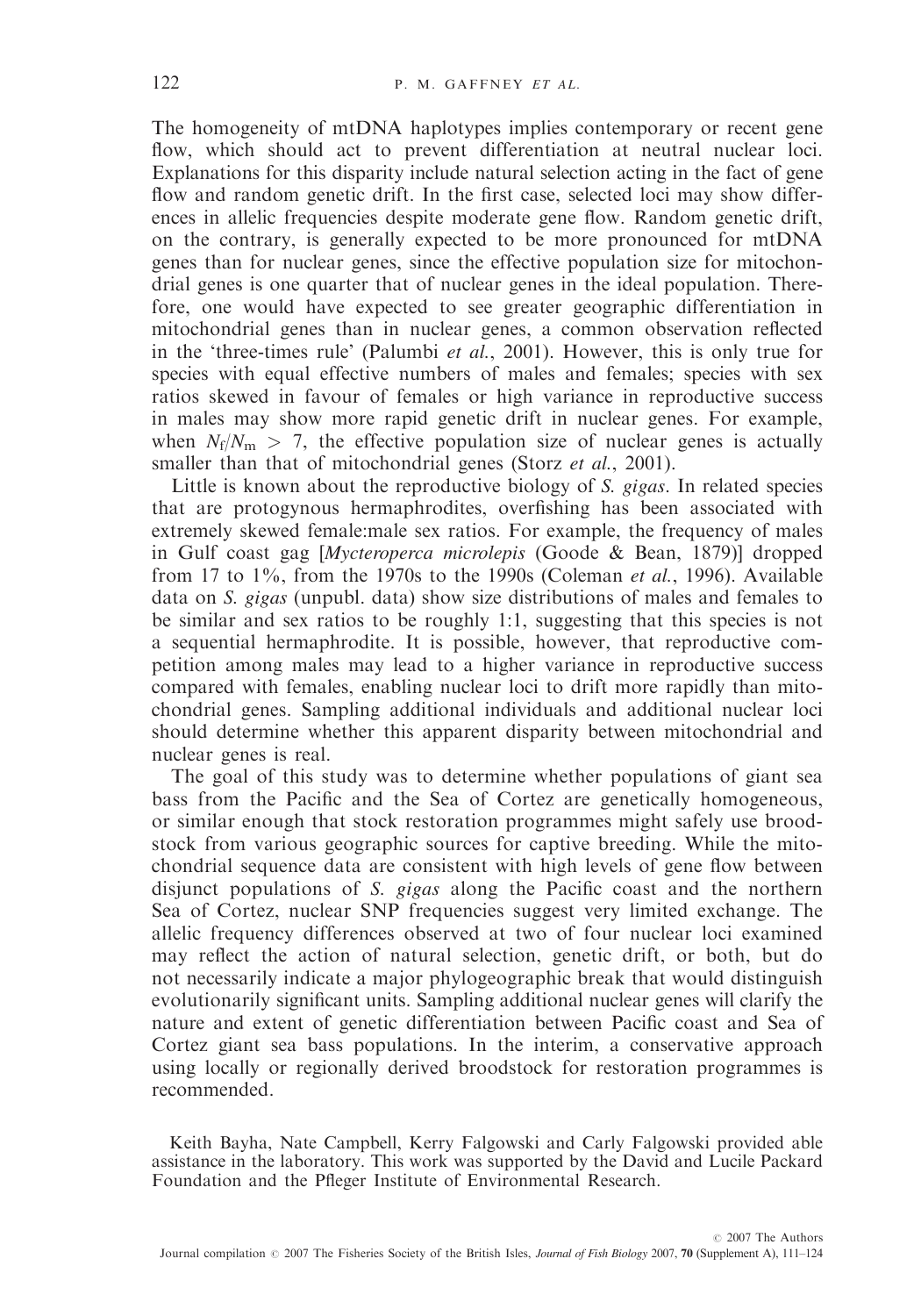# References

- Baillie, J. & Goombridge, B. (1996). 1996 IUCN Red List of Threatened Animals. IUCN, Gland, Switzerland.
- Bandelt, H.-J., Forster, P. & Röhl, A. (1999). Median-joining networks for inferring intraspecific phylogenies. Molecular Biology and Evolution 16, 37–48.
- Barton, N. H. & Slatkin, M. (1986). A quasi-equilibrium theory for the distribution of rare alleles in a subdivided population. *Heredity* **56**, 409–415.
- Bernardi, G., Findley, L. & Rocha-Olivares, A. (2003). Vicariance and dispersal across Baja California in disjunct marine fish populations. Evolution 57, 1599-1609.
- Briggs, J. C. (1974). Marine Zoogeography. New York: McGraw-Hill.
- Chen, W.-J., Bonillo, C. & Lecointre, G. (2003). Repeatability of clades as a criterion of reliability: a case study for molecular phylogeny of Acanthomorpha (Teleostei) with larger number of taxa. *Molecular Phylogenetics and Evolution* 26, 262–288.
- Chow, S. (1998). Universal PCR primer for calmodulin gene intron in fish. Fisheries Science **64**, 999-1000.
- Chow, S. & Hazama, K. (1998). Universal PCR primers for S7 ribosomal protein gene introns in fish. *Molecular Ecology* **7,** 1255–1256.
- Chow, S. & Nakadate, M. (2004). PCR primers for fish G6PD gene intron and characterization of intron length variation in the albacore Thunnus alalunga. Molecular Ecology Notes 4, 391–393.
- Coleman, F. C., Koenig, C. C. & Collins, L. A. (1996). Reproductive styles of shallowwater groupers (Pisces: Serranidae) in the eastern Gulf of Mexico and the consequences of fishing spawning aggregations. Environmental Biology of Fishes 47,  $12\overline{9} - 141$ .
- Crooke, S. J. (1992). History of giant sea bass fishery. In California's Marine Resources and their Utilization (Leet, W. S., Dewees, C. M. & Haugen, C. W., eds), pp. 153–157. Davis, CA: University of California Sea Grant extension publication UCSGEP-92-12.
- Domeier, M. L. (2001). Giant sea bass. In California's Marine Living Resources: A Status Report (Leet, W. S., Dewees, C. M., Klingbeil, R. & Larson, E., eds), pp. 209–211. Oakland, CA: Agriculture and Natural Resources Communication Services, University of California.
- Excoffier, L., Laval, G. & Schneider, S. (2005). Arlequin ver. 3.0: an integrated software package for population genetics data analysis. Evolutionary Bioinformatics Online 1, 47–50.
- Fu, Y. X. (1997). Statistical tests of neutrality of mutations against population growth, hitchhiking and background selection. *Genetics* **147,** 915–925.
- Graham, M. H., Dayton, P. K. & Erlandson, J. M. (2003). Ice ages and ecological transitions on temperate coasts. Trends in Ecology & Evolution 18, 33-40.
- Grant, W. S. & Bowen, B. W. (1998). Shallow population histories in deep evolutionary lineages of marine fishes: insights from sardines and anchovies and lessons for conservation. Journal of Heredity 89, 415–426.
- Guo, S. W. & Thompson, E. A. (1992). Performing the exact test of Hardy-Weinberg proportion for multiple alleles. Biometrics 48, 361–372.
- Lavery, S., Moritz, C. & Fielder, D. R. (1996). Genetic patterns suggest exponential population growth in a declining species. Molecular Biology and Evolution 13, 1106–1113.
- Meyer, A., Morrissey, J. M. & Schartl, M. (1994). Recurrent origin of a sexually selected trait in Xiphophorus fishes inferred from a molecular phylogeny. Nature 368, 539–542.
- Palumbi, S., Martin, S., Romano, S., McMillan, W. O., Stice, L. & Grabowski, G. (1991). The Simple Fool's Guide to PCR. Honolulu, HI: Department of Zoology, University of Hawaii.
- Palumbi, S., Cipriano, F. & Hare, M. P. (2001). Predicting nuclear gene coalescence from mitochondrial data: the three-times rule. Evolution 55, 859–868.